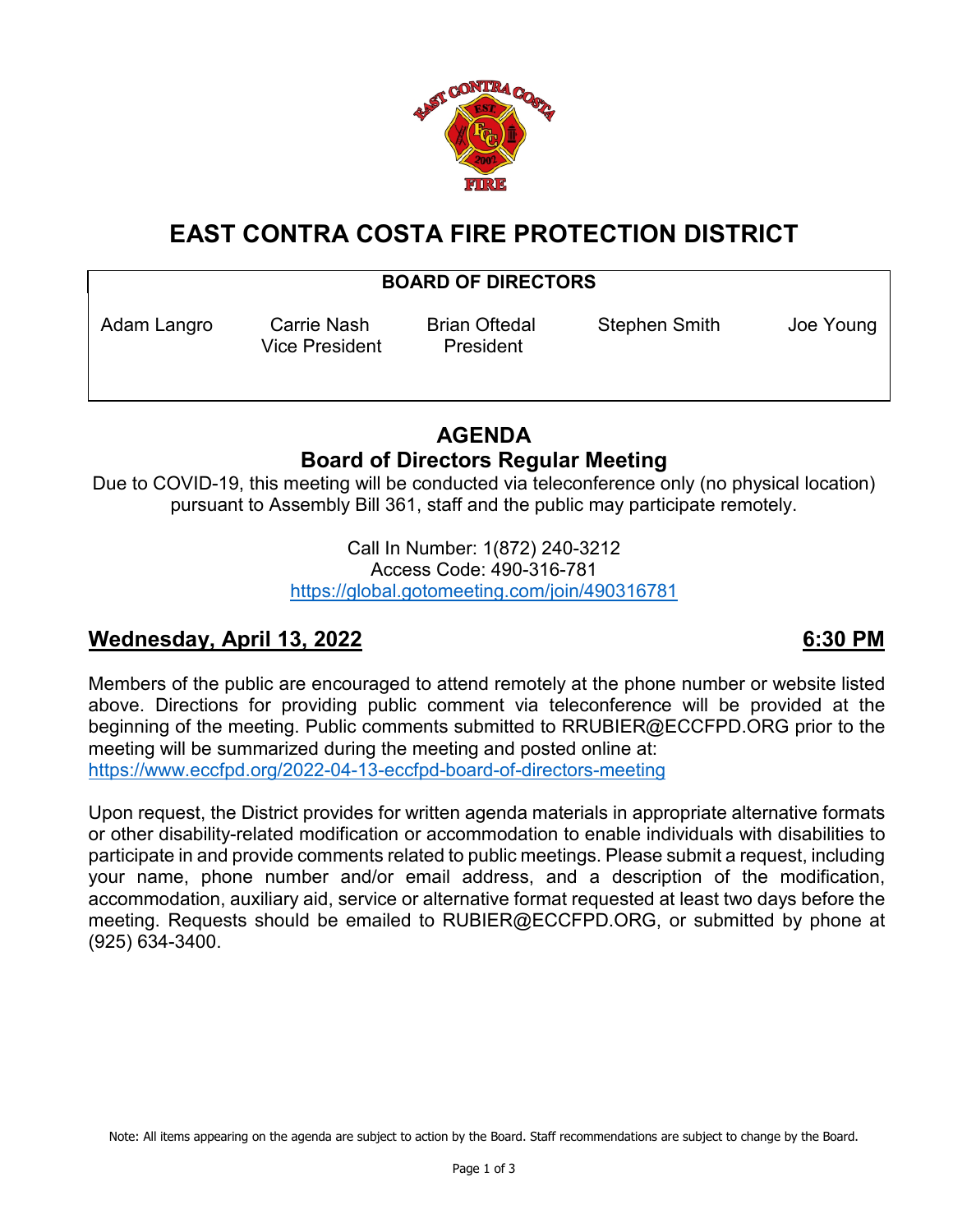### 1. Call to Order

- 2. Pledge of Allegiance
- 3. Roll Call
- 4. Public Comment

Members of the public may address subject matters pertaining to District business listed on the Consent Calendar, Closed Session, Future Agenda Items, or items not listed on the agenda. Public comments by each individual speaker shall be limited to three minutes. While the District encourages your comments, State law prevents the Board from discussing items that are not set forth on this meeting agenda. The Board and staff take your comments very seriously and, if appropriate, will follow up on them.

### 5. Consent Calendar

Members of the Board may request that an item under the Consent Calendar be considered separately.

- 5.a. Approval March 9, 2022 Regular Board Meeting Minutes [March 9 2022 Board of Directors Regular Meeting Minutes.pdf](https://legistarweb-production.s3.amazonaws.com/uploads/attachment/pdf/1325974/March_9_2022_Board_of_Directors_Regular_Meeting_Minutes.pdf)
- 5.b. Adopt Resolution Making Findings that the Proclaimed State of Emergency for COVID-19 Continues to Impact the Board's and Committees' Ability to Meet Safely in Person [Staff Report and Resolution re AB 361.pdf](https://legistarweb-production.s3.amazonaws.com/uploads/attachment/pdf/1319946/Staff_Report_and_Resolution_re_AB_361.pdf)
- 6. New Business
	- 6.a. Feasibility of the Joint Training Facility with Ironhouse Sanitation District [Staff Report and Reso for Joint Use Facility with Ironhouse Sanitary District.pdf](https://legistarweb-production.s3.amazonaws.com/uploads/attachment/pdf/1323969/Staff_Report_and_Reso_for_Joint_Use_Facility_with_Ironhouse_Sanitary_District.pdf) [ECCFPD AND IRONHOUSE PROJECT UPDATE PRESENTATION -](https://legistarweb-production.s3.amazonaws.com/uploads/attachment/pdf/1323974/ECCFPD_AND_IRONHOUSE_PROJECT_UPDATE_PRESENTATION_-_04-07-22.pdf) 04-07-22.pdf [Conceptual Project Costs for Joint Training Facility.pdf](https://legistarweb-production.s3.amazonaws.com/uploads/attachment/pdf/1323965/Conceptual_Project_Costs_for_Joint_Training_Facility.pdf)
- 7. Report of the Fire Chief / Informational Staff Reports
	- 7.a. Legislative Update [Legislative Report -](https://legistarweb-production.s3.amazonaws.com/uploads/attachment/pdf/1323984/Legislative_Report_-_March_2022.pdf) March 2022.pdf
	- 7.b. Grants Update Grants Report - [March 2022.pdf](https://legistarweb-production.s3.amazonaws.com/uploads/attachment/pdf/1323988/Grants_Report_-_March_2022.pdf)
	- 7.c. Operations Update [Operational Report -](https://legistarweb-production.s3.amazonaws.com/uploads/attachment/pdf/1321436/Operational_Report_-_March_2022.pdf) March 2022.pdf [Update on Fire District Social Media 2022.pdf](https://legistarweb-production.s3.amazonaws.com/uploads/attachment/pdf/1321437/Update_on_Fire_District_Social_Media_2022.pdf)
	- 7.d. Prevention Update [Prevention Report -](https://legistarweb-production.s3.amazonaws.com/uploads/attachment/pdf/1320714/Prevention_Report_-_March_2022.pdf) March 2022.pdf
	- 7.e. Annexation Update Verbal Update

Note: All items appearing on the agenda are subject to action by the Board. Staff recommendations are subject to change by the Board.